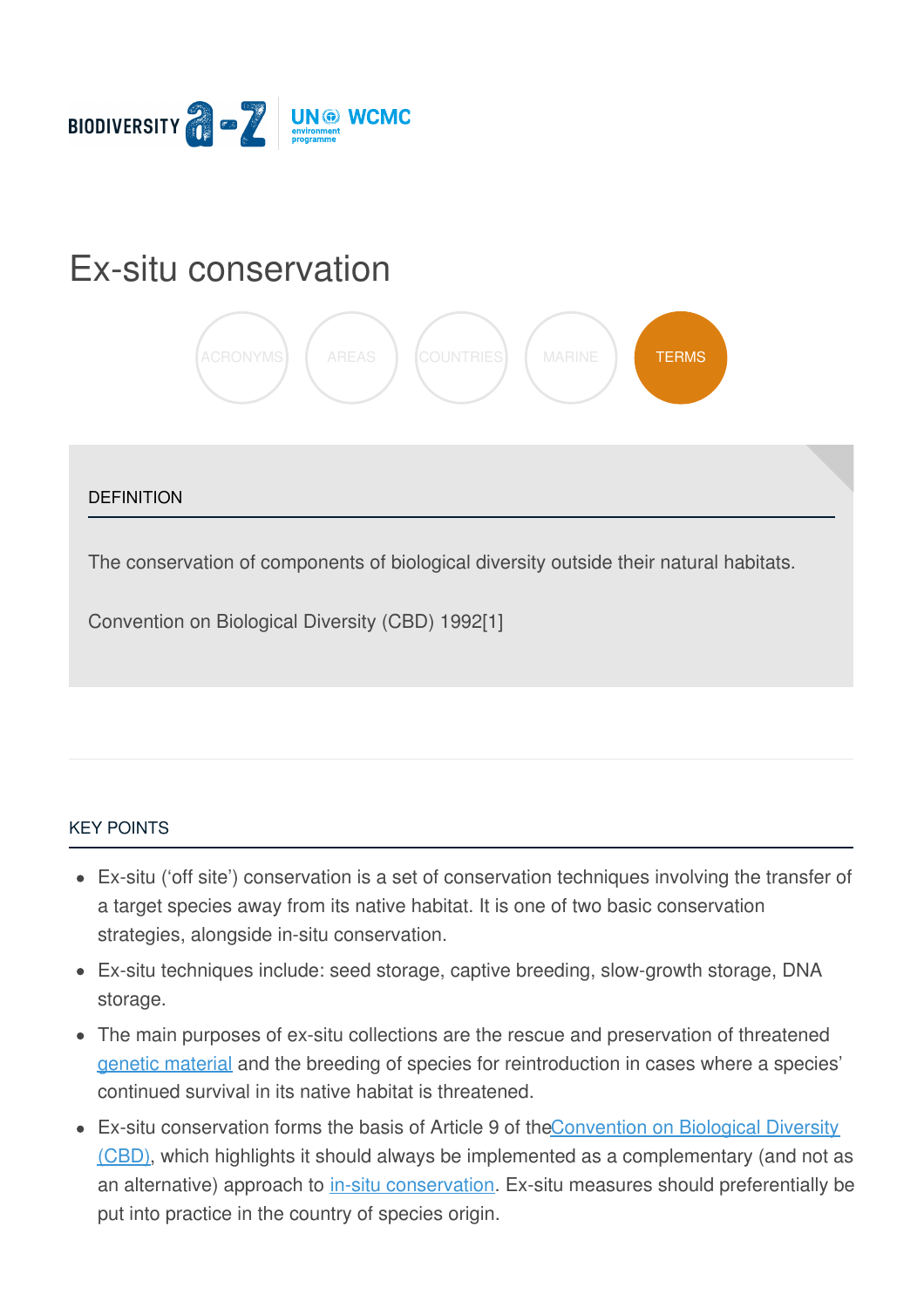#### [INTRODUCTION](javascript:void(0))

Ex-situ ('off site', 'out of place') conservation is a set of conservation techniques involving the transfer of a target species away from its native habitat to a place of safety, such as a zoological garden, botanical garden or seed bank. Its primary objective is to support conservation by ensuring the survival of threatened species and the maintenance of associated genetic diversity. To do so, ex-situ institutions preserve the genetic or reproductive material of a target species, or take care of the living target species for the purpose of reintroduction. In its simplified form, the concept is likened to Noah's ark, wherein species are maintained in a place of safety until factors threatening their existence in the wild have been removed and reintroduction is likely to be successful  $\frac{1}{1}$  $\frac{1}{1}$  $\frac{1}{1}$ .

#### TECHNIQUES FOR EX-SITU [CONSERVATION](javascript:void(0))

Ex-situ techniques target plant and animal populations. Techniques vary according to the characteristics of the species to be preserved, which dictates the type of material to be preserved (e.g. whole animals, pollen, seeds). Ex-situ collections of plants are established by storing seeds, conserving pollen and through the storage of plant shoots in conditions of slow or suspended growth (in vitro conservation)<sup>[2](#page-3-1)</sup>. Ex-situ techniques applicable to animal populations include the storage of embryos, semen/ovule/DNA, or captive breeding through the establishment of field gene banks and livestock parks. Lively debate surrounds ex-situ techniques, with much deliberation over when ex-situ measures are appropriate and justified $4$ . In particular captive breeding and reintroduction programmes have sparked controversy due to, among others, the difficulty in establishing self-sustaining captive populations  $\frac{5}{5}$  $\frac{5}{5}$  $\frac{5}{5}$ , the high costs involved in captive breeding programmes  $6$ , the poor success of reintroduction attempts  $\frac{7}{5}$  $\frac{7}{5}$  $\frac{7}{5}$  and the negative genetic effects of domestication on reproductive rates. Some species are however more susceptible to captive-breeding programs than others. For example, the global loss of amphibian species is mainly tackled through captivebreeding because the small body size, low maintenance requirements, repeated breeding and high fecundity of frogs allows a rapid build-up of captive populations  $3$ .

#### EX-SITU [IMPLEMENTATION](javascript:void(0))

Ex-situ techniques are implemented in well-defined situations $9$ :

- to safeguard populations or individuals that are in danger of physical destruction when protection in situ is not possible;
- to safeguard populations which are in danger of genetic deterioration;
- to ensure a readily available, continuous supply of reproductive material, either creating a production source or through storage;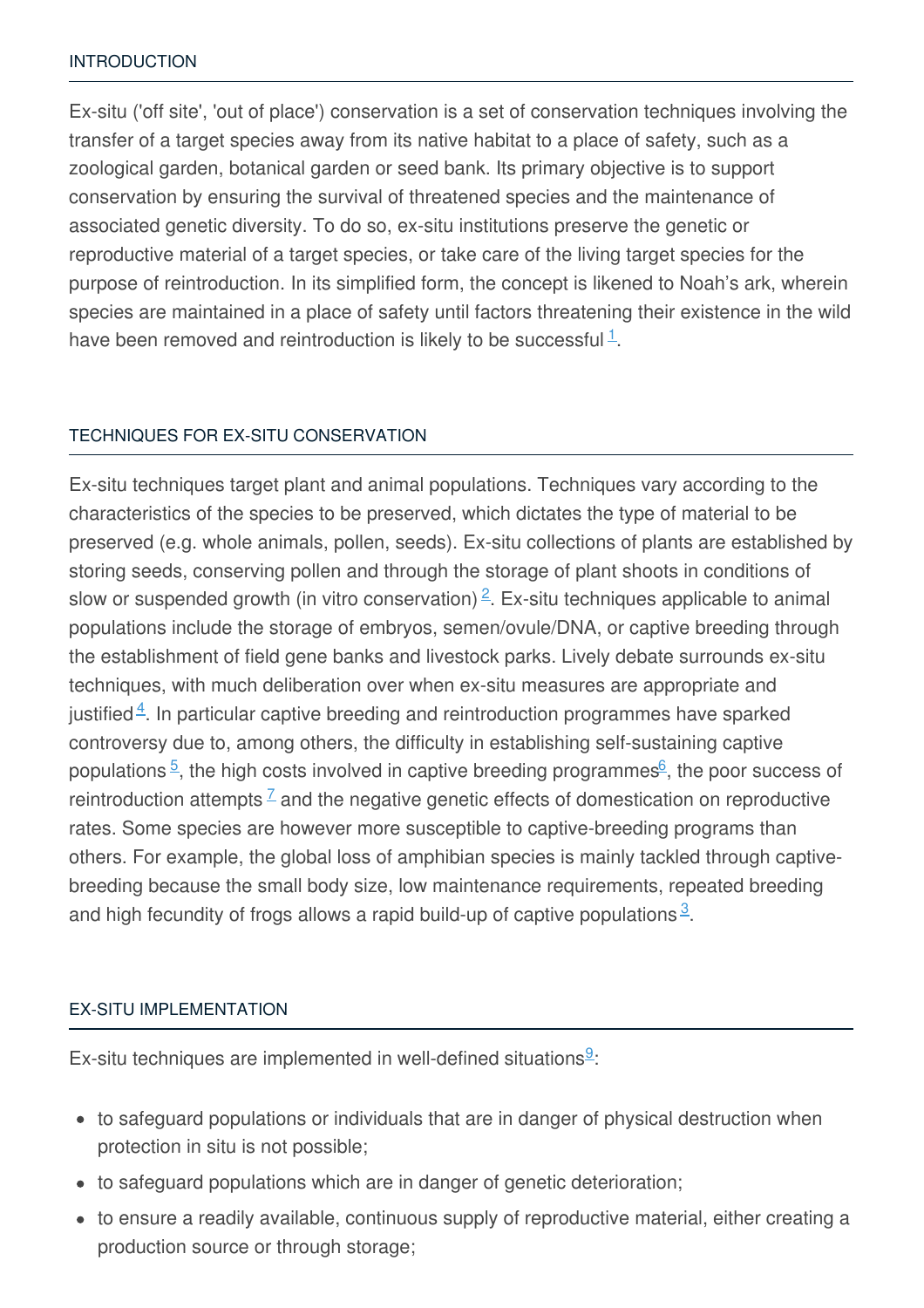• to allow commercial improvement of a species through breeding activities and supply of genetically improved reproductive material.

Several high-profile case studies have demonstrated that ex-situ conservation measures can play a critical role in preventing species extinction, e.g. the reintroduction of the Arabian oryx to Saudi Arabia<sup>[10](#page-3-8)</sup>. The creation of 'assurance colonies' and 'safety-net populations' for [Endangered](http://biodiversitya-z.org/content/endangered-en) and Critically [Endangered](http://biodiversitya-z.org/content/critically-endangered-cr) species has therefore led ex-situ measures to be likened to an insurance policy against extinction. Such strategies are, for example, in use to tackle the global tortoise extinction crisis  $11$ .

## EX-SITU INSTITUTIONS AND THEIR CONTRIBUTION TO IN-SITU [CONSERVATION](javascript:void(0))

Biorepositories such as gene banks have an explicit ex-situ mandate. Other institutions such as zoos and botanical gardens are increasingly taking on roles as genetic reservoirs against extinction and captive breeding for future re-introduction programmes. Institutions make the most out of their ex-situ collections by using them in the wider spectrum of conservation activities, ie. through the production and assimilation of material for research, conservation education <sup>12</sup> and [capacity-building](http://biodiversitya-z.org/content/in-situ-conservation) <sup>[13](#page-3-11)</sup>. The use of ex-situ conservation is recommended if insitu conservation, the preferable conservation alternative, is not available or not functional for the near-term survival of a species. In-situ ("on site") conservation refers to conservation techniques implemented in the same area where the conservation target (species, ecosystem, population) is encountered. Although ex-situ and in-situ conservation were historically treated as distinct conservation strategies, both methods are implemented cooperatively within regional conservation plans in order to reach biodiversity conservation goals more effectively. In-situ measures are the primary conservation approach because they provide a more holistic strategy for conservation, by allowing easier conservation of a greater number of ecological and evolutionary processes.

### KEY [CONVENTIONS](javascript:void(0)) AND GUIDELINES

Article 9 of the [Convention](http://biodiversitya-z.org/content/convention-on-biological-diversity-cbd) on Biological Diversity (CBD) states that ex-situ measures should predominantly be implemented for the purpose of complementing in-situ measures, such as a system of protected areas. Technical guidelines and strategies in the use of ex-situ techniques have been developed by leading conservation bodies such as the International Union for the Conservation of Nature (IUCN 2002, Maunder and Byers 2005), the Botanic Gardens Conservation Initiative  $\frac{16}{1}$  $\frac{16}{1}$  $\frac{16}{1}$ , the Center for Plant Conservation<sup>[17](#page-4-1)</sup> and the World Zoo Conservation Strategy  $\frac{18}{18}$  $\frac{18}{18}$  $\frac{18}{18}$ . Additional guidance is provided by Article 9 of the CBD. These guidelines aim to:

1. clarify when ex-situ initiatives are warranted to complement in-situ conservation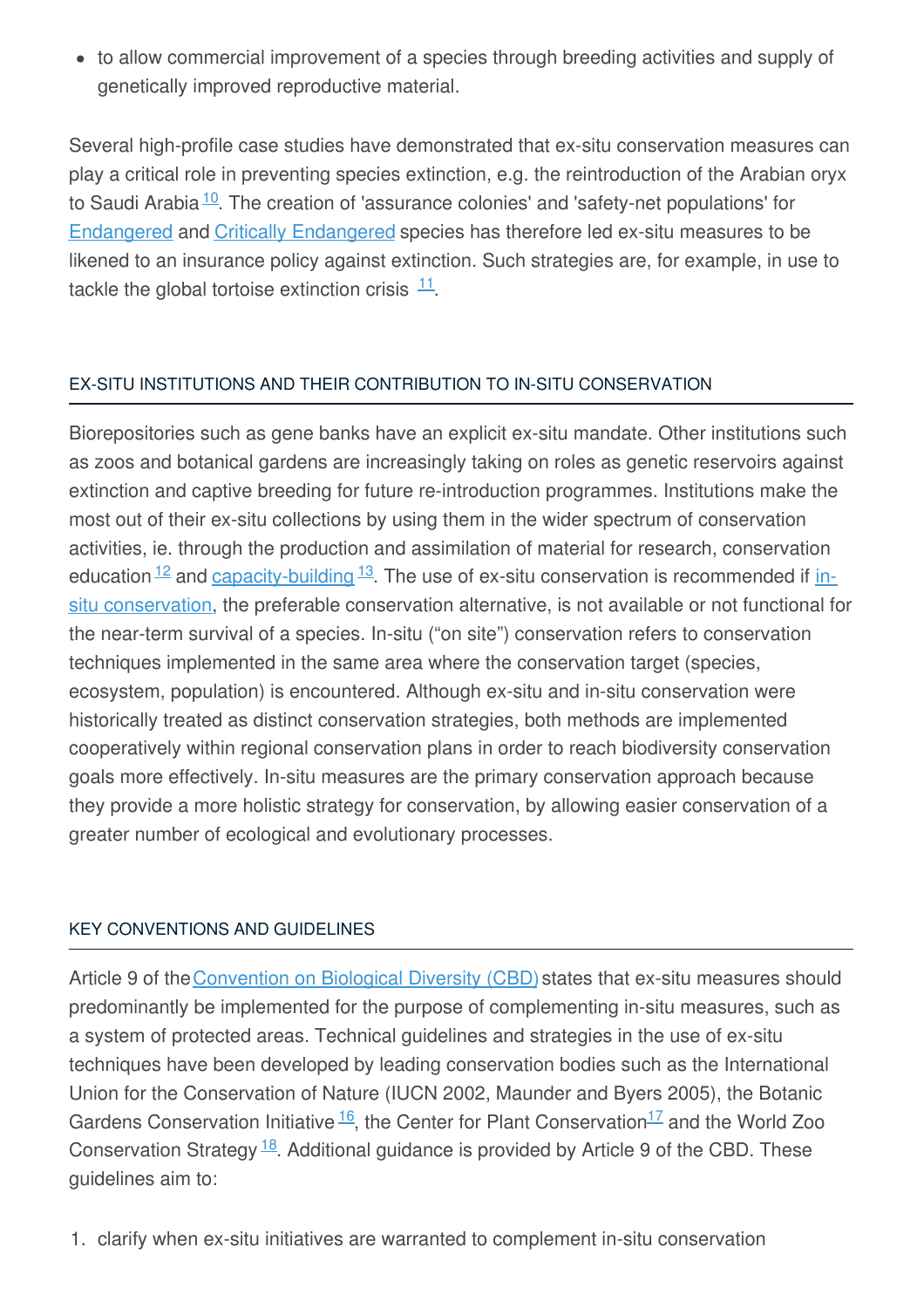measures; and

2. clarify the role ex-situ measures should play in the global action plan of an endangered or critically-endangered species.

# [REFERENCES](javascript:void(0)) & WEBSITE

- <span id="page-3-0"></span>1. CBD (1992) Convention on Biological Diversity. Secretariat of the [Convention](https://www.cbd.int/doc/legal/cbd-en.pdf) on Biological Diversity, Montreal, Canada<sup>ry</sup>
- <span id="page-3-1"></span>2. Bowkett AE (2009) Recent [captive-breeding](http://labs.russell.wisc.edu/peery/files/2011/12/Bowkett-2009-The-Ark-Concept-ConsBio.pdf) proposals and the return of the ark concept to global species conservation. Conserv Biol 23:773–6  $\Phi$
- <span id="page-3-6"></span>3. Maxted N (2001) Ex Situ, In Situ Conservation. In: Levin SA (ed) Encycl. Biodivers. Academic Press, San Diego, USA, pp 683–695
- <span id="page-3-2"></span>4. Lacy R (2010) Re-thinking ex situ vs. in situ Species Conservation. Proc. 65th World Aassociation Zoos Aquariums Annu. Conf. Col. Ger.
- <span id="page-3-3"></span>5. Snyder NFR, Derrickson SR, Beissinger SR, Wiley JW, Smith TB, Toone WD, Miller B (1996) Limitations of Captive Breeding in [Endangered](https://www.cnr.berkeley.edu/~beis/BeissingerLab/Steve) Species Recovery. Conserv Biol 10:338-348
- <span id="page-3-4"></span>6. Balmford A, Leader-Williams N, Green MJB (1995) Parks or arks: where to conserve threatened mammals? Biodivers Conserv 4:595–607
- <span id="page-3-5"></span>7. Jule KR, Leaver LA, Lea SEG (2008) The effects of captive experience on [reintroduction](http://www.catsg.org/cheetah/05_library/5_3_publications/I_and_J/Jule_et_al_2008_Effect_of_captive_experience_on_reintroduction_success_of_carnivores.pdf) survival in carnivores: A review and analysis. Biol Conserv 141:355–363
- 8. Griffiths R, Pavajeau L (2008) Captive breeding, [reintroduction,](http://www.cfr.washington.edu/classes.esrm.150/readings/fulltext.pdf) and the conservation of amphibians. Conserv Biol J Soc Conserv Biol 22:852-61 M
- <span id="page-3-7"></span>9. Skroppa T (2005) Ex situ conservation methods. In: Geburek T, Turok J (eds) Conserv. Manag. For. Genet. Resour. Eur. Arbora Publisher, Zvolen, pp 567–583
- <span id="page-3-8"></span>10. Mésochina P, Bedin E, Ostrowski S (2003) [Reintroducing](http://nwrc.gov.sa/NWRC_ENG/Publications_files/1-2003-006.pdf) antelopes into arid areas: lessons learnt from the oryx in Saudi Arabia. C R Biol 326:158–165
- <span id="page-3-9"></span>11. Gascon C, Collins JP, Moore RD, Church DR, McKay JE, Mendelson JR (2007) Amphibian [Conservation](http://www.amphibianark.org/pdf/ACAP.pdf) Action Plan, Proceedings: IUCN/SSC Amphibian Conservation Summit 2005. IUCN/SSC Amphibian Specialist Group, Gland, Switzerland and Cambridge, UK<sup>I</sup>
- <span id="page-3-10"></span>12. [Catibog-Sinha](ftp://ftp.puce.edu.ec/Facultades/CienciasHumanas/Ecoturismo/ArticulosTurismo/Art%C3%ADculos cient%C3%ADficos/Ecoturismo y la Conservacion biodiversidad/2009/zoo_tourism.pdf) C (2008) Zoo Tourism: Biodiversity Conservation Through Tourism. J Ecotourism 7:160-178 $\Phi$
- <span id="page-3-11"></span>13. Zimmermann A, Wilkinson R, Hatchwell M, Dickie L, West C (2007) The conservation mission in the wild: zoos as conservation NGOs? Cambridge University Press, Cambridge, UK